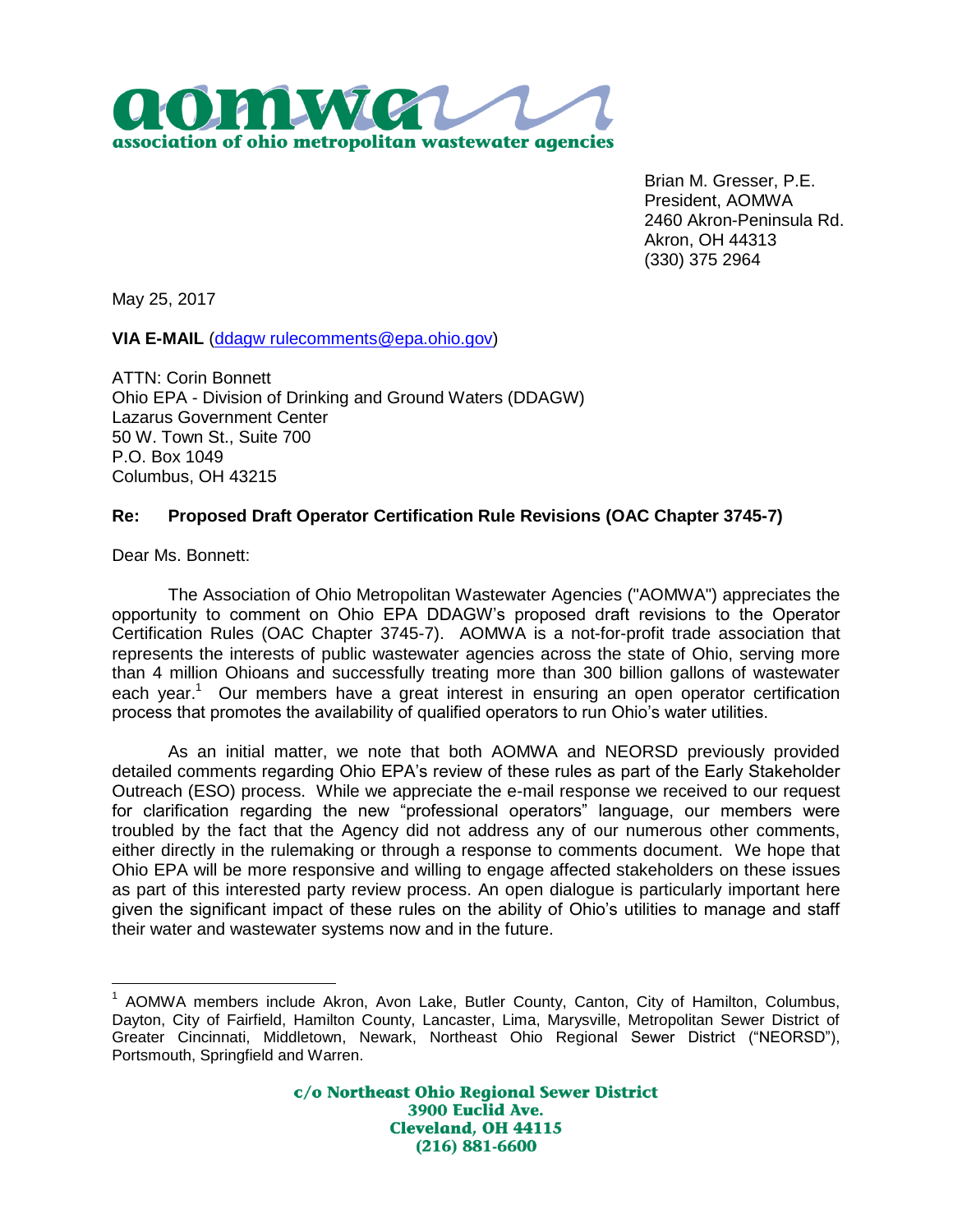We therefore request that the Agency consider and respond to the following comments and requests for clarification (many of which were also submitted as part of the ESO process), as well as those comments submitted separately by its members, including City of Akron, City of Columbus, City of Dayton and NEORSD.

1. Amending Operator to Professional Operator. AOMWA supports the stated purpose of this change — recognizing operators as professionals in their field. However, we feel strongly that the operator certification rules should remain focused on actual responsibilities and obligations of persons in these positions. This change in nomenclature should not be indicative of further restrictions or obstacles that prevent qualified applicants from obtaining certification.

2. Operating Experience (OAC 3745-7-01(O)(2)). AOMWA is very concerned about the proposed change to further limit the types of experience qualifying as "operating experience." Allowing laboratory, pretreatment, collection system, distribution and engineering experience to count for no more than 25% of the total operating experience requirement (a drastic 75% reduction from the current rules) ignores operational realities of large utilities, which often have staff working exclusively in these fields. Persons working in these areas are required to have extensive knowledge of a system's operations in order to effectively perform these functions. For example, there is no justification to limit the amount of design and engineering experience that can count toward "operating experience" – for instance, a person involved in the design and engineering of a particular system undoubtedly gains invaluable experience regarding the operation of that same system. Moreover, given compartmentalization of personnel responsibilities required by some utilities' labor union agreements, this change may preclude persons working in areas other than those identified in draft OAC 3745-7- 01(O)(2)(a) from meeting the operating experience requirement altogether.

The stated purpose of this rulemaking is to ensure that "PWSs, treatment works and sewerage systems have the appropriate staffing with technical expertise to operate and oversee the system." *See* CSI Business Impact Analysis at ¶5. However, this proposed change is directly at odds with this purpose and threatens to unfairly prevent otherwise qualified persons from meeting their operating experience requirements. AOMWA therefore strongly urges the Agency to reconsider this change.

3. Minimum Staffing Requirements (OAC 3745-7-03(C)(2) & -04(C)(2)). AOMWA requests clarification regarding the new requirement that operators of record at a distribution and sewerage system must visit such systems a minimum number of days per week. Again, this requirement appears inconsistent with the operational realities of large utilities, where various personnel are overseeing different aspects of the system and the responsibilities of an operator of record may limit his or her availability to visit the system. As an example, the City of Columbus has a sewerage system staff of approximately 150 persons (larger than the staff at either of the City's two wastewater treatment plants) that maintains and operates a wastewater collection system with over 3,000 miles of pipe in a service area of 600 square miles. For such a large sewerage system it would be impractical and inefficient to require the operator of record to spend a part of five days each week visiting some portion of the system. AOMWA therefore requests clarification regarding the intent of this change, and suggests that having an operator of record overseeing a particular distribution or sewerage system in accordance with the minimum staffing requirements should be sufficient to meet this requirement.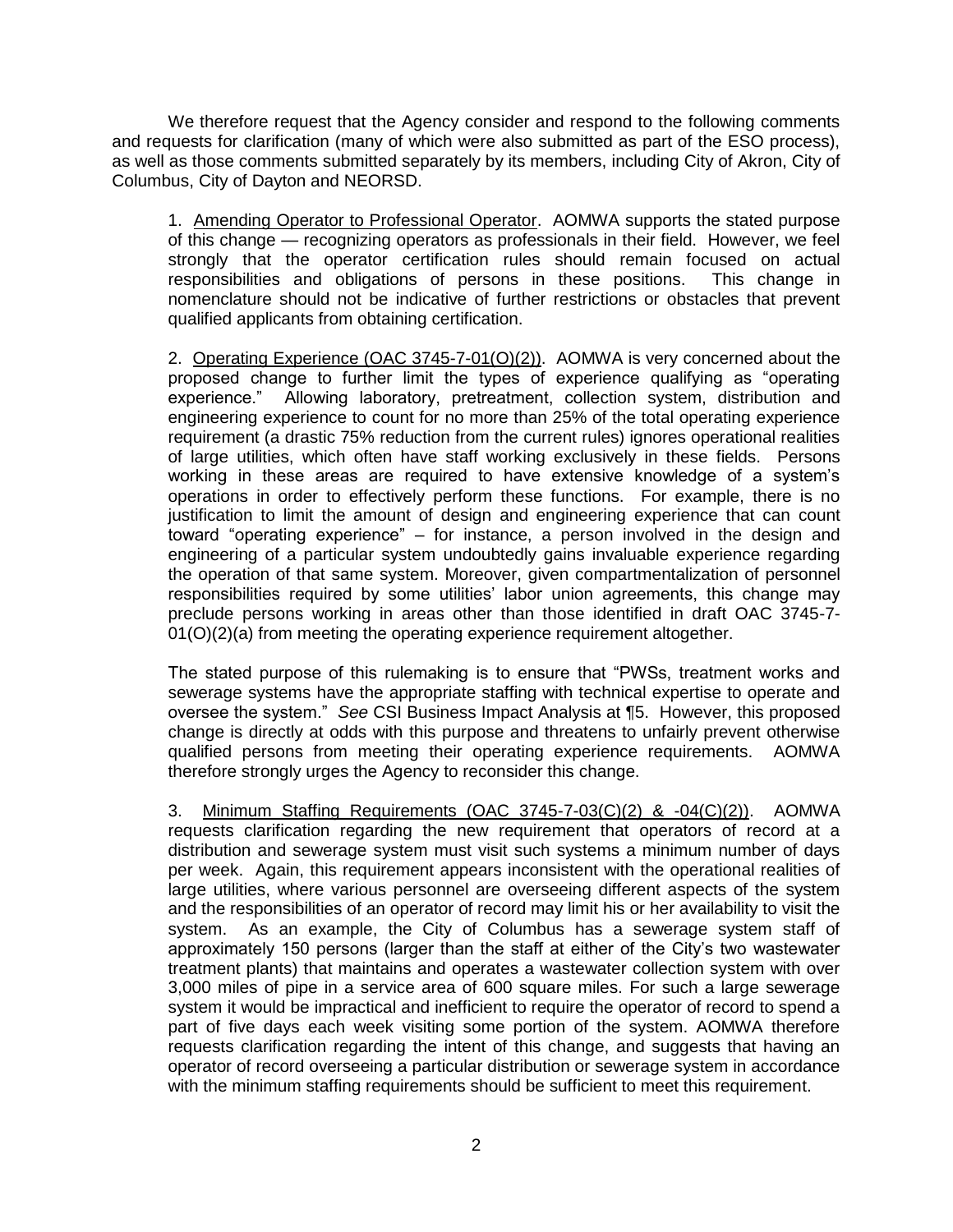In addition, and as noted in AOMWA's earlier comments, the current rules require a Class III or Class IV operator of record to be physically present at the plant for five days a week for a minimum of 40 hours per week. The rules also allow for the director to approve a reduction in the minimum hour requirements in certain circumstances, such as where a facility has adequate levels of automation or continuous monitoring to make reduction of the 40 hour requirement appropriate. AOMWA believes that there should be corresponding language to allow for a reduction in the five day per week requirement upon application to the director as well. This change would allow public water systems and treatment works to apply for approval of flex schedules for their operators (e.g., four 10-hour days) where appropriate.

Finally, operator responsibilities often may require travel to other areas of a water or wastewater system (e.g., a well, monitoring station, or pumping station). Ohio EPA should also clarify that such "out-of-plant" activities can count toward minimum staffing requirements as long as the operator of record is performing his or her normal duties within the water or sewerage system.

4. New Degree Specifications for Education and Experience Requirements for Class A Professional Operators (OAC 3745-7-06(B)(8)(c)\*\*\*). AOMWA is concerned that the new draft footnote in draft OAC 3745-7-06(B)(8)(c), which limits the type of degree that can count toward the education and experience requirements for Class A professional operators, is overly restrictive. First, qualified persons may have a degree with a major not on this list, yet may have appropriate course work or even a subject minor in areas including the physical or natural sciences. Other degree majors are also likely to provide an operator candidate with appropriate academic learning and knowledge, particularly foundational courses in mathematics or any science. For example, a degree in mathematics – which is generally not included in the definition of either physical sciences (such as chemistry, physics, earth sciences) or natural sciences (such as biology and various sub-categories) – should qualify an individual to become an operator. Second, associate degrees are offered in many of these majors from 2-year accredited schools. AOMWA requests that the proposed footnote be revised to allow degrees in other appropriate specializations, such as mathematics, and from 2-year accredited schools to meet these requirements.

5. Recordkeeping Requirements (OAC 3745-7-09(A), (C)(3) & (6)). AOMWA believes that the new proposed recordkeeping requirements set forth in draft OAC 3745-7-09(A) are overly prescriptive. While it is appropriate to specify what records and information must be maintained, specifying the form of log books and computer programs used to maintain this information is unnecessary. These changes are also likely to force larger utilities with complex operations to upgrade to more expensive automated computer systems, a significant additional cost which is not noted in the Agency's compliance cost analysis. *See* CSI Business Impact Analysis at ¶14.c. Moreover, changes in draft OAC  $3745-7-09(A)(3)(b)$  suggest that even the smallest deviation from these requirements, such as failure to record arrival and departure times *in military time*, would be prima facie evidence of a violation of minimum staffing requirements. In addition, adding responsibility for ensuring compliance with these recordkeeping requirements to the list of duties for professional operators in draft OAC 3745-7-09(C)(3) is unreasonable, particularly given the complex computerized data management systems likely needed to meet these requirements at larger utilities. Likewise, the additional requirement that professional operators report minimum staffing times on an approved form is overly burdensome and duplicative of the requirements set forth in draft OAC 3745-7-09(A).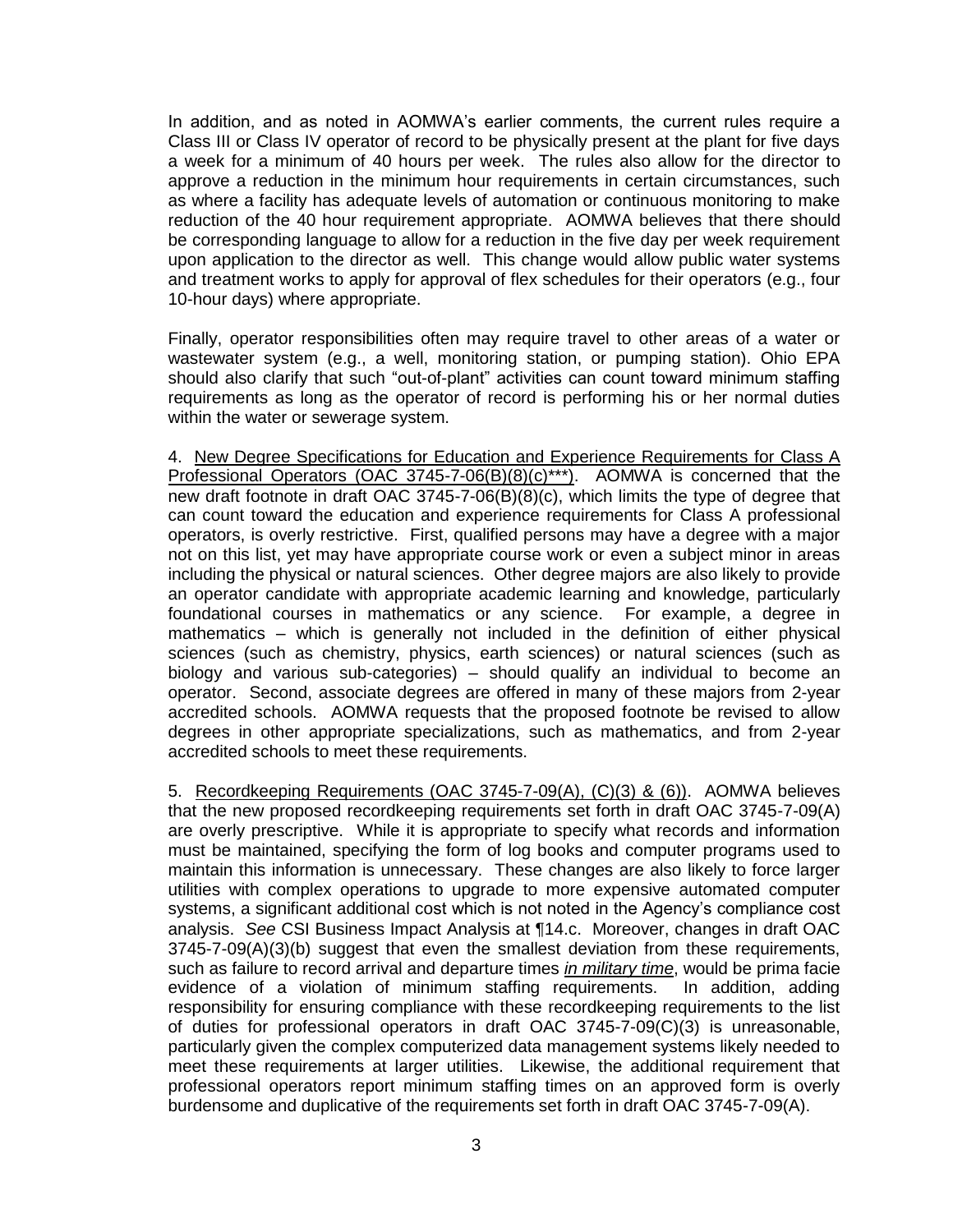For these reasons, AOMWA asks that the Agency reconsider these recordkeeping requirement changes, or alternatively, to revise them in a manner that allows plant managers and operators more flexibility in determining what methodology is best suited to document and maintain this information based on their specific facility operations.

6. Reciprocity (OAC 3745-7-13). AOMWA continues to believe that Ohio's operator reciprocity requirements are too restrictive and unreasonably limit the pool of available, qualified operators to the detriment of human health and the environment. There is no reason why a qualified Class III or Class IV operator from across state lines should not be eligible for certification by reciprocity in Ohio. Instead of requiring a comparison to demonstrate that an out-of-state certifying authority or ABC examination is equivalent to Ohio EPA's exam, AOMWA encourages Ohio EPA to draft and adopt rule revisions recognizing that the standardized testing procedures – ABC-approved testing in particular – utilized in most other states are commensurate with the Ohio EPA certification process for the purposes of determining reciprocity.

7. Operator Certification Renewal and Contact Hours Requirement (OAC 3745-7-15). Consistent with Ohio EPA's recognition that operators are professionals in their field, we believe that Ohio EPA should consider moving to a Continuing Professional Development (CPD) system similar to that utilized by the Ohio Professional Engineers in lieu of the current contact hour course approval process. CPD requirements could be satisfied with coursework on technical, ethical or managerial topics related to public water systems or wastewater treatment works and specific to the type of license being renewed. Coursework could be left to the discretion of the individual operator who would then need to provide verification of attendance and the content of such coursework to Ohio EPA upon request. Such a system would better ensure that operators are qualified and able to maintain their certifications without the burdensome applications, paperwork and delay associated with the current process.

We also note that the requirement to complete an application for certification renewal by "November thirtieth of the year the certification expires" in draft OAC 3745-7-15(C)(2) would have the effect of giving professional operators one less month to complete their required contact hours. In order to make clear that there is no reduction in the length of time that operators have to meet the contact hour requirement, we request that language be added to clarify that professional operators may begin receiving credit for contact hours as soon as an application for certificate renewal is submitted. This could be accomplished by revising draft OAC 3745-7-15(D)(4) to read: "The minimum required number of director-approved contact hours shall be completed during the two-year period preceding the expiration date of the certificate *or submittal of a certification renewal application to the director*…"

8. Class IV Certification Process. Finally, AOMWA reiterates its request that Ohio EPA follow the example of other states and adopt a standardized, objective exam for Class IV operator certification. By modernizing and streamlining the operator certification process, Ohio EPA would help better ensure that qualified applicants from within the state are not unnecessarily prevented from obtaining their Class IV certification due to technicalities built into the certification process.